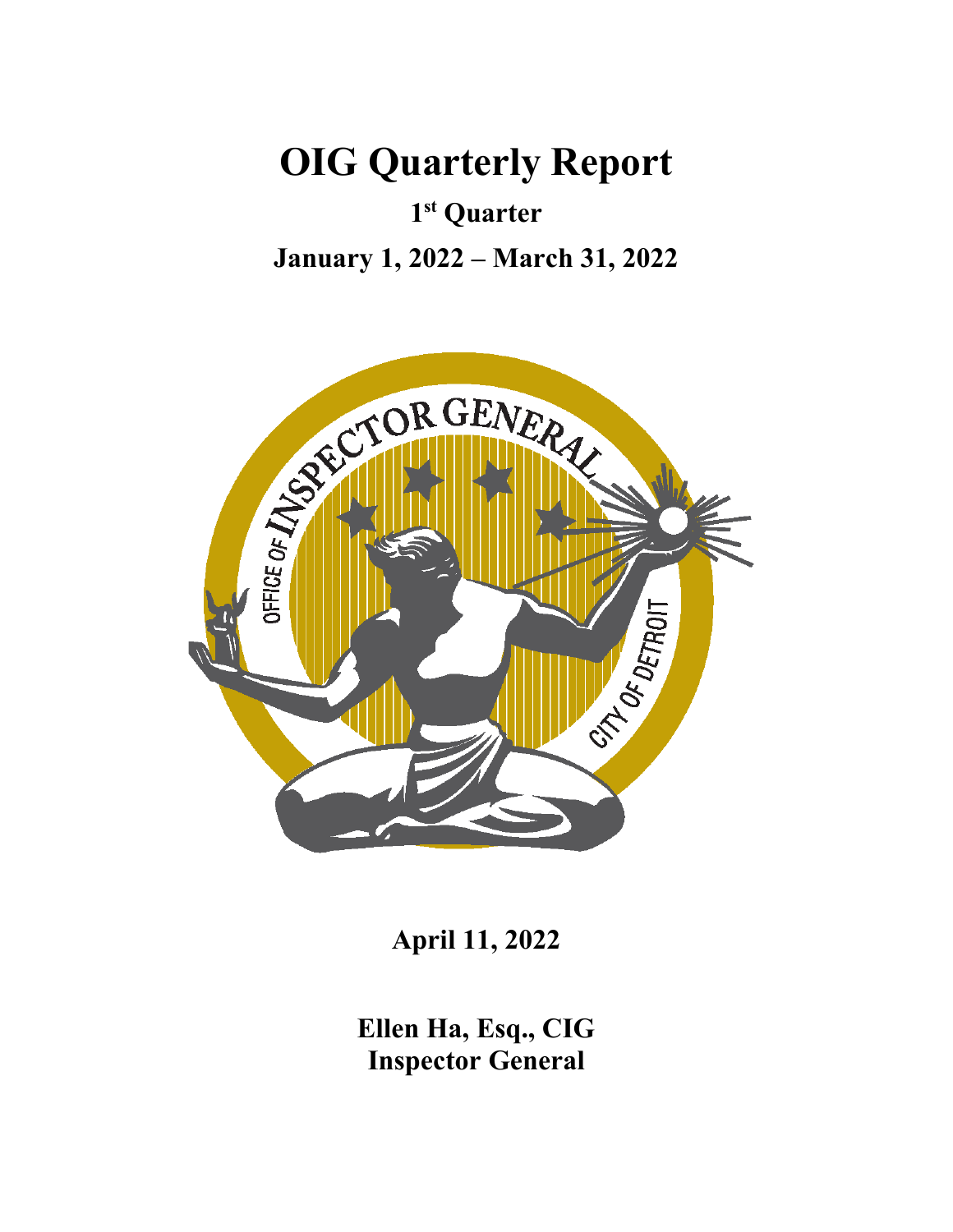#### **A Message from the Inspector General**



#### **On Being Independent**

The Detroit Office of Inspector General was created through a 2012 Charter (the Charter) amendment approved by the people in Detroit. Therefore, the purpose, jurisdiction, duties, and responsibilities of the OIG, as described in the Charter, reflect the will of the people of Detroit.

The Detroit OIG was granted the critical independence that is the calling card of Inspector General Offices across the country. In fact, it is our independence that allows us to do the job that is mandated by the Charter. We cannot ensure honesty and integrity in our government if we are beholden to any entity that may direct, influence, or restrict our ability to

investigate and make findings and recommendations for elected officials, public servants, and contractors.

However, being independent does not mean we can do anything we want, at any time. Like any other City departments and agencies identified in the Charter, the OIG too must operate within the confines of the limitations set forth by the Charter. The word independent is not specifically defined in the Charter. However, the duties and responsibilities placed upon the OIG in the Charter require the OIG act independently without any outside influence or fear of reprisal.

Dictionary.com defines "independent" as an adjective and a noun. Used as an adjective, it is defined as:

- 1) not influenced or controlled by others in matters of opinion, conduct, etc.; thinking or acting for oneself. . .
- 2) not subject to another's authority or jurisdiction; autonomous; free. . . .
- 3) not influenced by the thought or action of others. . .
- 4) not dependent; not depending or contingent upon something else for existence, operation, etc.

Based on the above definition, it is clear that the people of Detroit purposefully designated the OIG as an independent body. Only an independent agency can truly exercise its unbiased authority over the official actions of the City government as defined in the Charter. For example, Section 7.5-305 of the Charter states:

The powers and duties of the Inspector General shall extend to the conduct of any Public Servant and City agency, program or official act, contractors and subcontractors providing goods and services to the City, business entities seeking contracts or certification of eligibility for city contracts and persons seeking certification of eligibility for participation in any city program.

Public servants, as defined in the Charter and used in this context, includes elected and appointed officials, as well as City's union and classified employees and contractors. Therefore, it is important that the body that exercises its jurisdiction over City government and contractors has the autonomy to do so.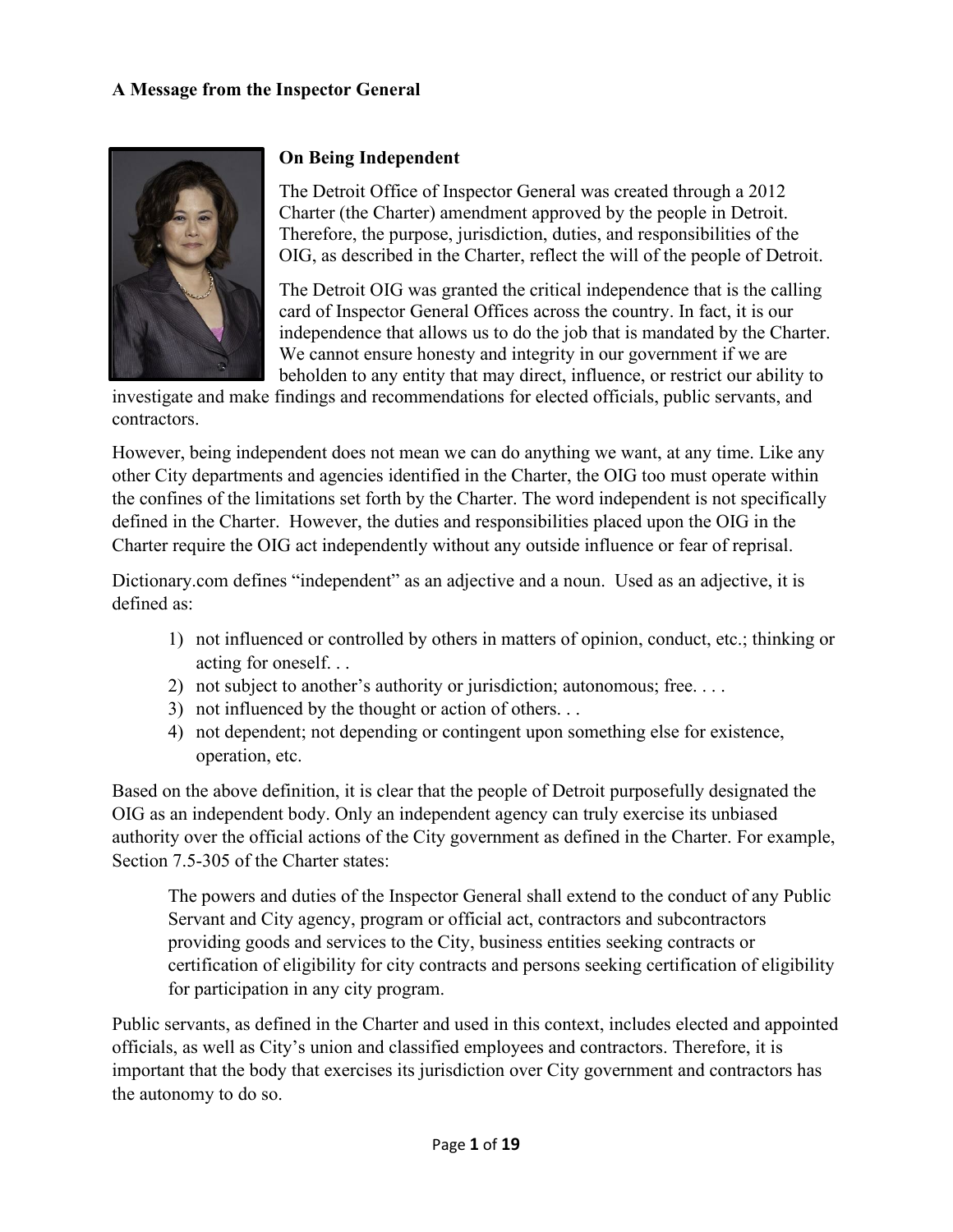Having autonomy does not make the OIG omnipotent, but it is aligned to being independent. As an oversight agency that holds public servants and contractors responsible for their actions, the OIG itself cannot act irresponsibly. In fact, the Charter states the Inspector General may be removed for cause. The OIG cannot be dishonest or impose standards on others that we ourselves would not impose on ourselves. While we aspire to be the ideal agency, we also understand that we are not above reproach. Nothing is perfect, but there is nothing wrong with trying to be perfect.

We must remember that the people of Detroit voted to amend the Charter to include the OIG. Therefore, the people, through the Charter, gave the OIG a defined purpose in how we govern and provided the Office the means to which to carry out their will, as enshrined in the Charter. The OIG's independence is not without parameters. Like all city departments and agencies identified in the Charter, the OIG plays a vital role in our government. The role we play in our government, like other City departments and agencies, are limited by the Charter.

Being independent requires we be responsible for our own actions. As such, the Charter does not require the OIG seek any person's permission to investigate matters concerning waste, abuse, fraud and corruption. In fact, on the contrary, the Charter provides the Inspector General with the authority to initiate its own investigation in order to detect and prevent waste, abuse, fraud and corruption.

The Charter also does not require the OIG go through a particular person or body to obtain information, testimonies, or records from any public servants or contractors while investigating. This too is made quite clear by the Charter, as the Charter requires all public servants and contractors cooperate in the OIG investigations. Moreover, the Charter requires the Inspector General to "[h]ave access to the financial and other records of all city agencies at any time." The people of Detroit placed the duty to cooperate in OIG investigations directly on public servants and contractors so that the inspector general can make independent decisions without any filter, sift or buffer. The OIG was established by the people in the hopes that the City of Detroit can continue to operate with honesty and integrity, free of waste, abuse, fraud or corruption.

The OIG's independence cannot be made more clear in the Charter when the Charter provides: 1) the OIG with the ability to initiate its own investigation; 2) mandatory cooperation from public servants and contractors in OIG investigations; 3) the IG with complete access to all City records, at any time; 4) real consequences to those who do not cooperate in OIG investigations; 5) prohibition against retaliation of people who participate in OIG investigations; and 6) that the City ensure sufficient funding for the OIG to operate.

Under the Charter, it is the duty of the OIG to detect, root out, and prevent waste, abuse, fraud and corruption. Therefore, the OIG cannot carry out its duty without the authority and the ability to make independent decisions based on facts. Facts do not change with time or people, as facts are true in nature.

Having served the City as an Inspector General for over three years, I find the independence vested in me through the Charter both an honor and a burden. I'm honored that Council entrusted me to the job. However, I carry out my duties with a heavy burden in my heart and shoulder, knowing the actions of my office may affect people and their lives in many ways.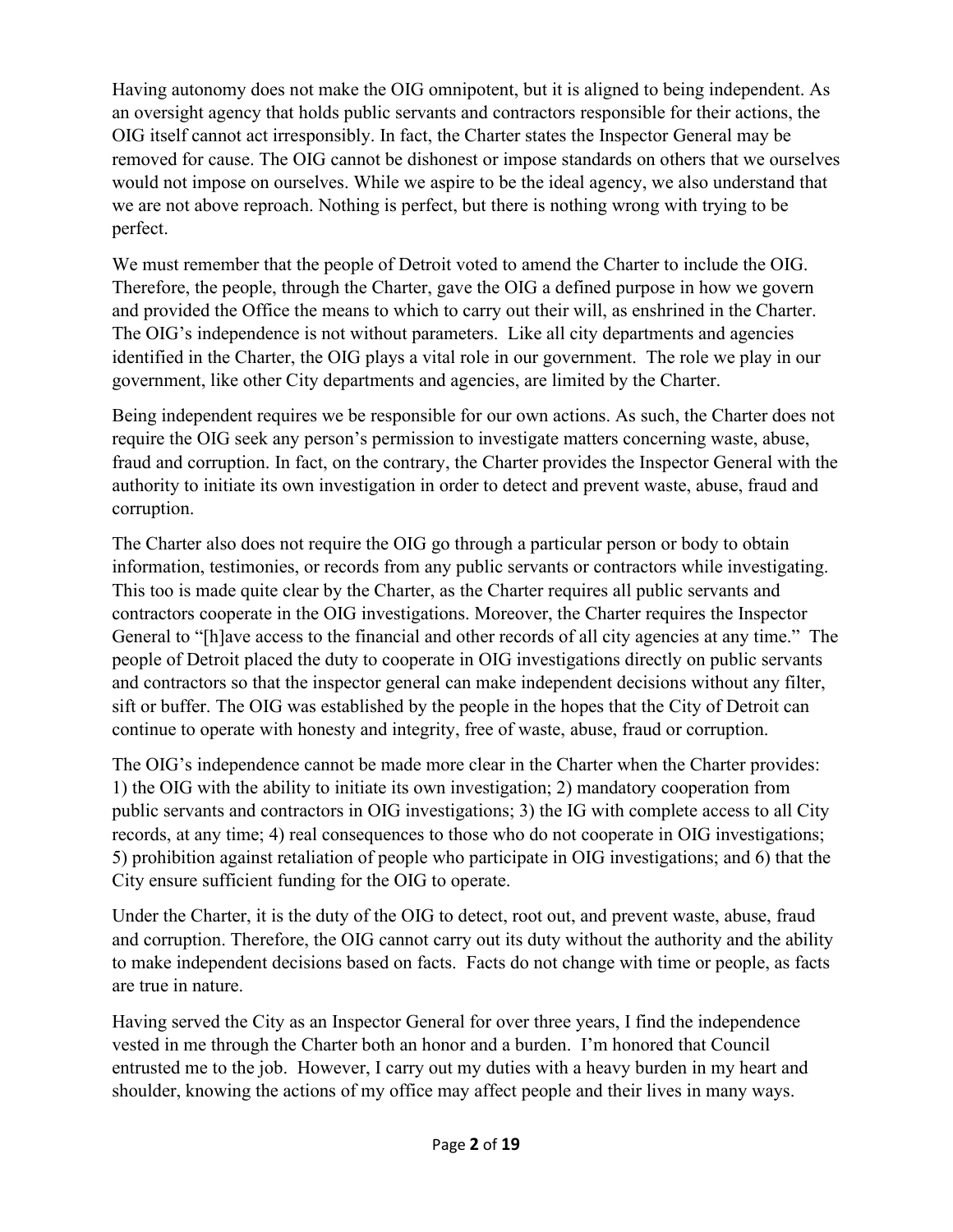The job requires me to do what is right by pointing out what is wrong, no matter how slight. This is how the OIG can detect and root out waste, abuse, fraud and corruption. Moreover, to prevent future waste, abuse, fraud and corruption, the OIG makes recommendations for corrective actions or to take corrective measures. Our recommendations must be made independently without any external or internal bias or pressure. We make recommendations in the hopes that public servants and contractors will review and consider them. Whether any reasonable changes are made based on our recommendation, but this is up to the public servant, department/agency, or the contractor.

Moreover, unless criminality is involved, if our initial findings are critical of the conduct of any public servant or contractor, we send a copy of our initial findings to the affected parties pursuant to the Charter. This is our final attempt to ensure that we have all the facts necessary to reach a conclusion based on all available evidence. If there are corrections to be made in our initial findings based on the affected parties' response, we do so. We also include with our final formal report or memo any written response from the affected party, giving them an opportunity to state their position. Our hope always is that the affected party review our findings and recommendations with meaningful consideration. Progress requires improvements and we can always find places to make improvements. However, we cannot make improvements if we do not acknowledge them, or if we are oblivious to where improvements can be made.

Lastly, the OIG must not only be independent in words alone. Honesty is only meaningful when we can be honest with each other. Integrity can only be preserved where honesty is unwavering. Honesty and integrity cannot be ensured where there is doubt in the independence of any findings. Therefore, it is important that the OIG be able to function and operate independently, as willed by the people in Detroit.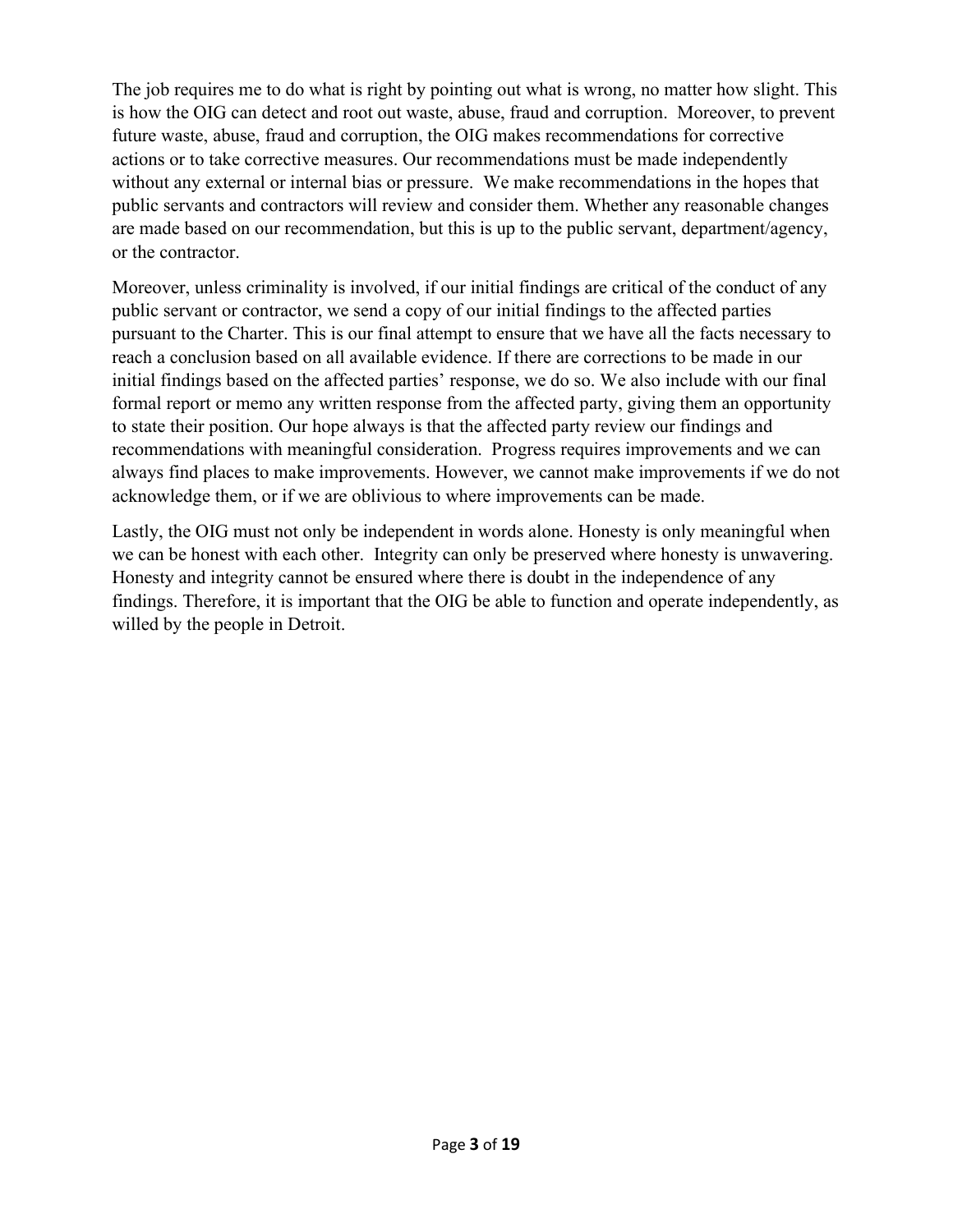#### **Introduction**

Prior to filing for bankruptcy in 2013, the City of Detroit suffered another negative historic moment in 2008. At the request of the Detroit City Council, then Governor Jennifer Granholm presided over a forfeiture hearing of then Mayor Kwame Kilpatrick, who was criminally charged with public corruption and eventually sentenced to a lengthy prison term.

Shortly thereafter, the 2009 Charter Commission was created to review and recommend certain revisions to the Charter. The people of the City of Detroit later adopted the Commission's recommendations on November 8, 2011, to ensure such negative history does not repeat itself. The 2012 Detroit City Charter therefore contains lessons learned in 2008 and the prior years.

More specifically, the 2012 Charter of the City of Detroit created the Office of Inspector General (OIG); and provided the OIG with independent authority "to ensure honesty and integrity in City government."

Although the creation of the OIG appears to make the Inspector General (IG) omnipotent over all branches of City government and contractors, its powers are limited under the Charter.

Specifically, Section 7.5-305 of the Charter limits the jurisdiction of the IG to "the conduct of any Public Servant and City agency, program or official act, contractors and subcontractors . . . business entities . . . and persons" seeking certification or who are participating in "any city programs."

Section 7.5-306 of the Charter further restricts the power and the authority of the IG to "investigate. . . in order to detect and prevent waste, abuse, fraud and corruption;" and to report such matters and/or recommend certain actions be taken in accordance with Sections 7.5-308 and 311.

To conduct such investigation, Section 7.5-307 of the Charter provides the IG with the power to subpoena witnesses and evidence; to administer oaths and take testimony of individuals; to enter and inspect premises; and to enforce the same.

The Charter further requires that every public servant, contractor, subcontractor, licensee, applicant for certification to cooperate in the IG's investigation, as failure to do so would subject that person "to forfeiture of office, discipline, debarment or any other applicable penalty." See, Section 7.5-310.

To encourage individuals to report "waste, abuse, fraud and corruption," Section 7.5-313 requires all investigative files to be confidential except where production is required by law; and Section 7.5-315 prohibits retaliation against any persons who participate in the IG's investigation.

In keeping with due process, Section 7.5-311 of the Charter requires that when issuing a report or making recommendations "that criticizes an official act," the affected party be allowed "a reasonable opportunity to be heard at a hearing with the aid of counsel."

Since all governmental bodies must be held accountable in their role, the Charter requires that the IG issue quarterly reports to the City Council and the Mayor, which shall be made public and published on the City's website. See, Section 7.5-306.

The Detroit Office of Inspector General is a proud and active member of the Association of Inspectors General (AIG). The Association is the professional organization for offices dedicated to government accountability and oversight. The Detroit Office of Inspector General was founded on the model principals of the Association. One of the most important roles the AIG plays is establishing and encouraging adherence to quality standards through its certification program. As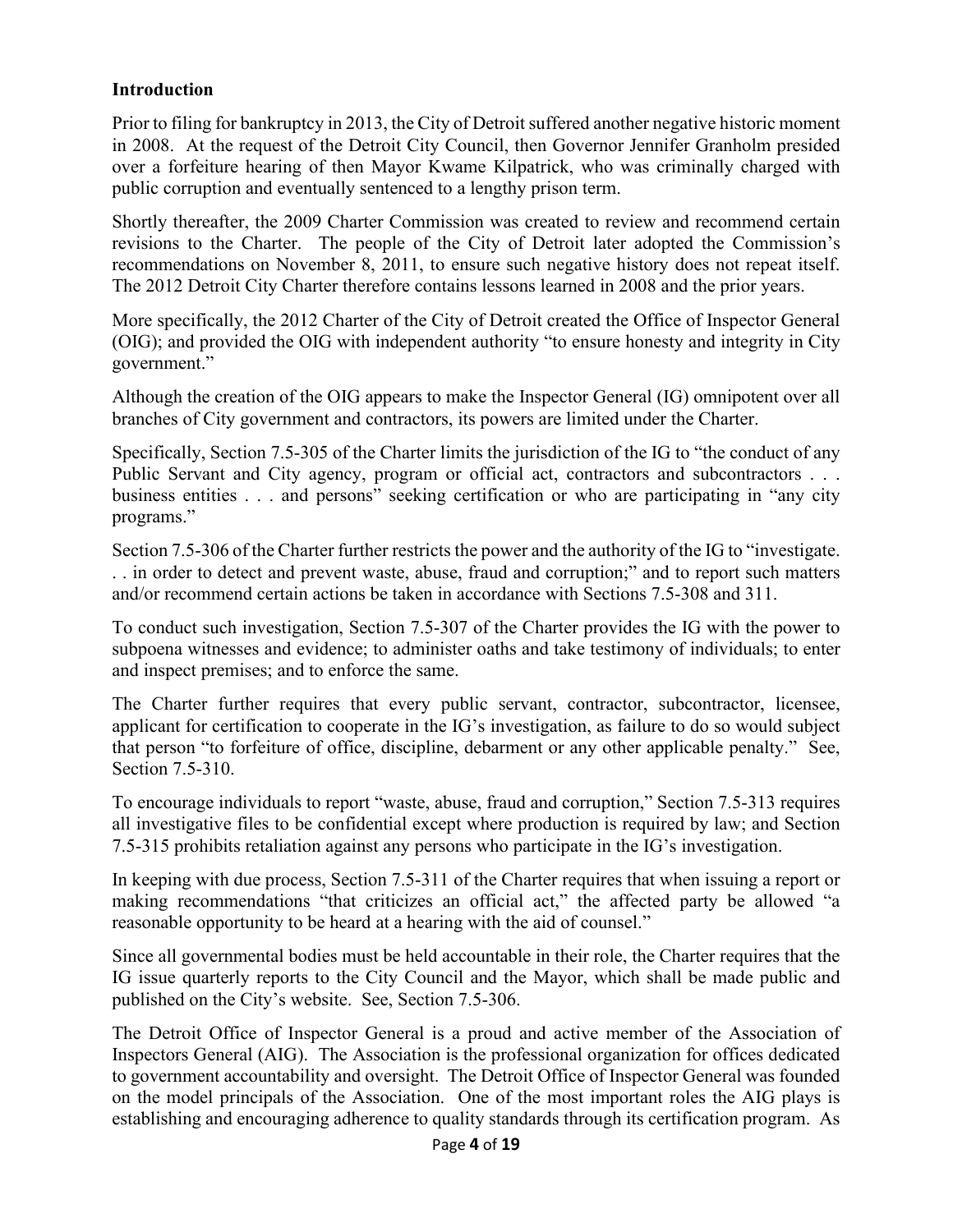such, OIG investigators, auditors, attorneys, the deputy and the inspector general participated in AIG training and received their certification in their area of discipline. We are currently in the process of having our associate attorney to receive training and to obtain certification from the AIG.

The Detroit Office of Inspector General joins a growing community of municipal Inspector General Offices across the country including Chicago, Baltimore, New Orleans, New York, and Philadelphia. What used to be a tool for good government for Federal and State Agencies is now making its way to local government.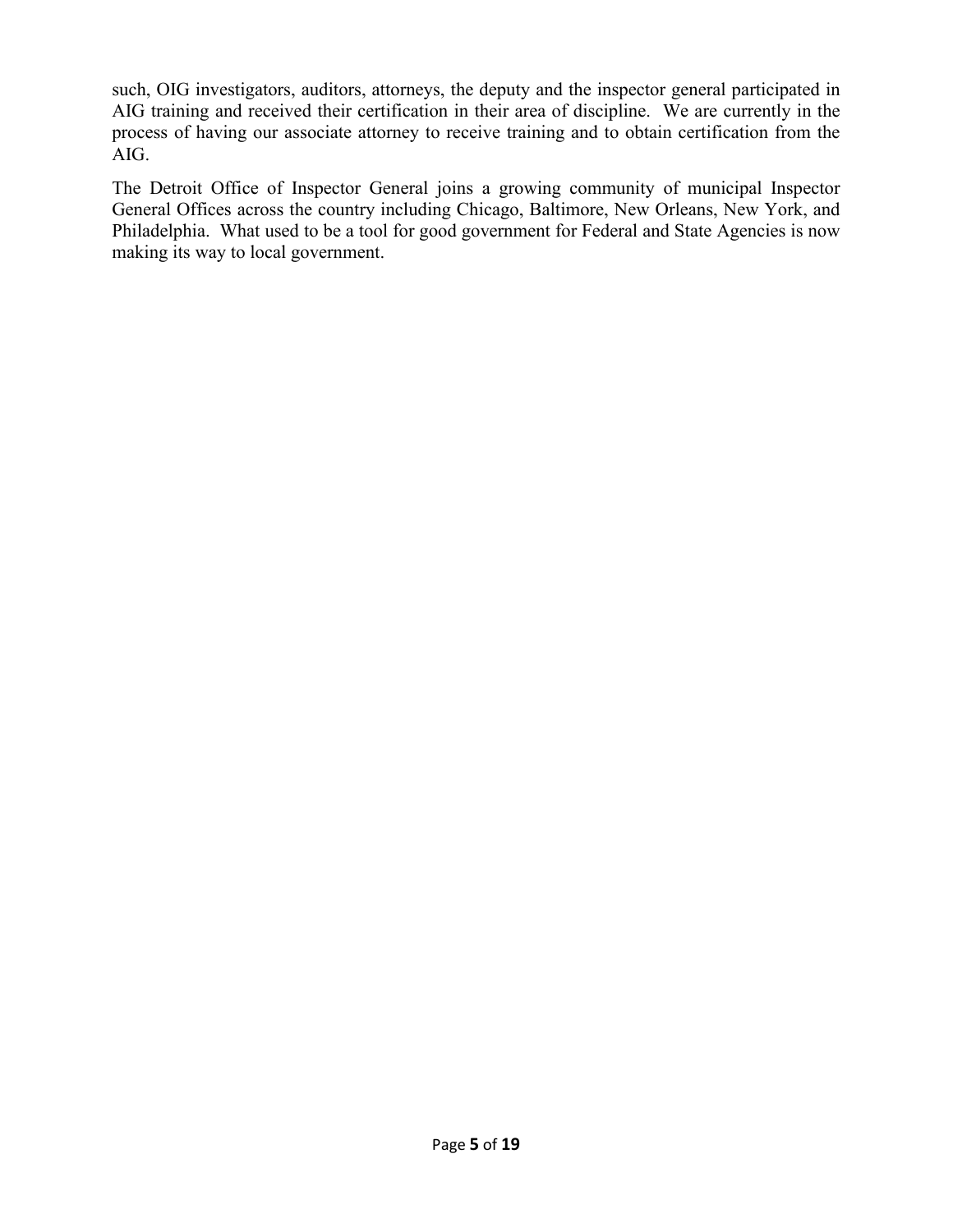## **Office of the Inspector General Organizational Structure: 1st Quarter of 2022**

Between January 1, 2022, and March 31, 2022, the City of Detroit Office of the Inspector General (OIG) consisted of the following individuals:

Ellen Ha, Esq., CIG, **Inspector General** Kamau Marable, CIG, **Deputy Inspector General** Jennifer Bentley, Esq., CIGI, **OIG Attorney** Edyth D. Porter-Stanley, CIGA, CFE, **Forensic Auditor** Beverly L. Murray, CIGA, CFE, **Forensic Auditor** Jacqueline Hendricks, CIGI, CFE, **Investigator\*** Kelechi Akinbosede, Esq., CIGI, **Investigator** Norman Dotson, Esq., **Associate Attorney**\*\* Kasha Graves, **Administrative Assistant** Tracey Neal, **Administrative Assistant**

**\_\_\_\_\_\_\_\_\_\_\_\_\_\_\_\_\_\_\_\_\_\_\_\_\_\_\_\_\_\_\_\_\_\_\_\_\_\_\_\_\_\_\_\_\_**

\**After a nation-wide search, Columbus, Ohio appointed Jacqueline Hendricks as its first Inspector General for the Columbus Division of Police. We are proud of IG Hendrick's many accomplishments, and we wish her our best.*

\*\* *Norman Dotson left the City of Detroit OIG after he was offered a position with Oakland County. We appreciate Mr. Dotson's many contributions to the OIG, including the timely publishing of our quarterly reports, and we wish him our best*.

It is important to note the City of Detroit has three (3) different agencies which employ auditor(s) who perform unique audit functions for each agency. With three (3) different types of auditors performing different functions, it is common to confuse their activities and purpose.

#### Office of Auditor General (OAG) Auditors

The OAG, like the OIG, is an independent agency pursuant to Article 7.5, Chapter 1 of the 2012 Charter of the City of Detroit (Charter). The Charter provides the OAG the authority to "make audits of the financial transactions, performance and operations of City agencies based on an annual risk-based audit plan prepared by the Auditor General, or as otherwise directed by the City Council. . . ." Therefore, the OAG provides internal audits of the City.

The OAG's internal auditors conduct reviews of City of Detroit departments and programs, usually on regular time intervals. They report on internal control weaknesses, lack of compliance with policies and procedures, laws and regulations that result in project inefficiencies, and financial abnormalities.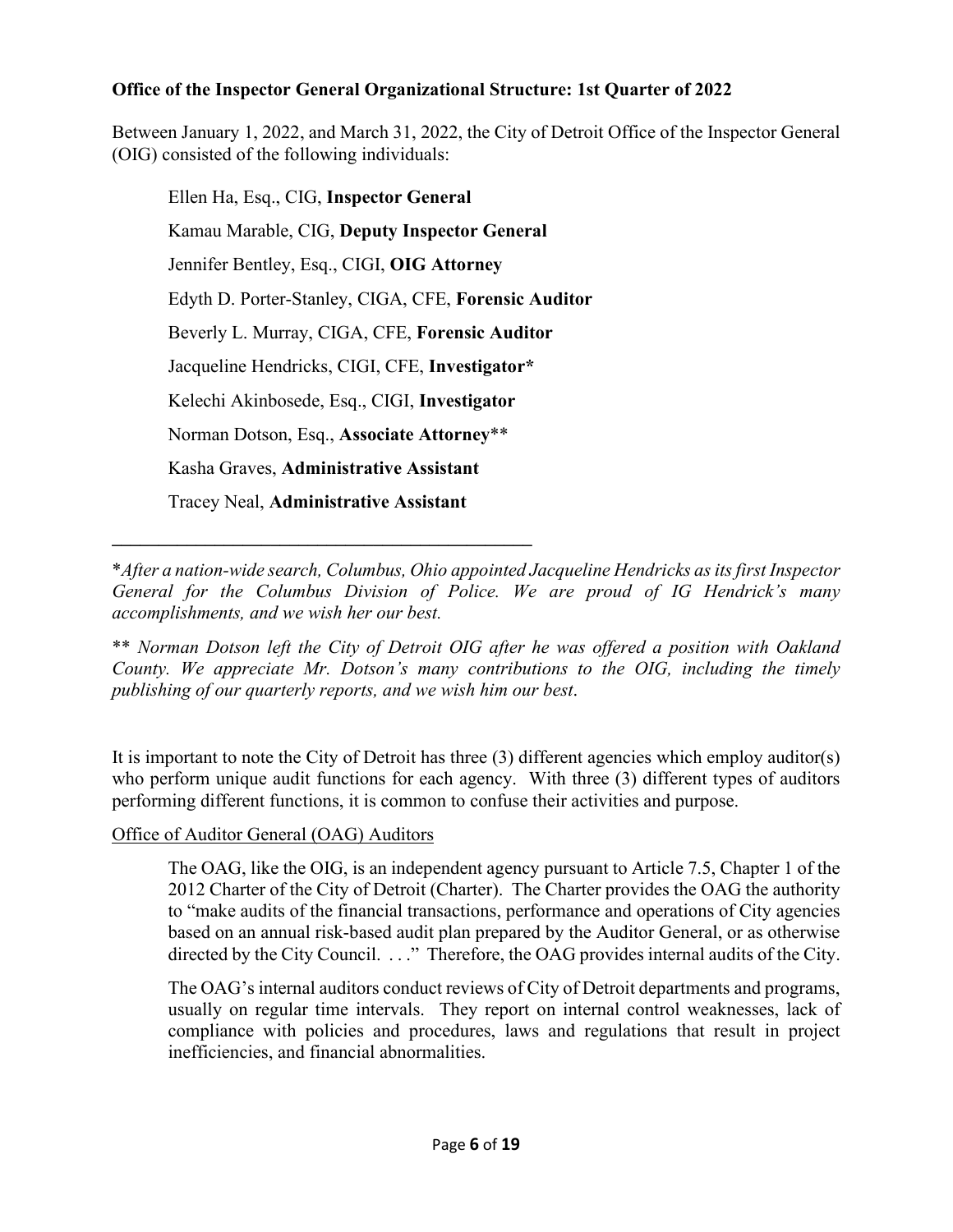#### External Independent Auditors

The City of Detroit, through its OAG and Office of the Chief Financial Officer, is also required to perform an audit of the City by external auditors on an annual basis.

The external auditors perform the annual financial audit to certify the financial information is presented fairly in the City's Comprehensive Annual Financial Report (CAFR). They accomplish this with an approach similar to that of the OAG, but the external auditors examine the financial accuracy of the CAFR, rather than a specific program or department's operational compliance with policies and procedures.

#### OIG Forensic Auditors

The American Institute of Certified Public Accountants (AICPA) and the Institute of Internal Auditor (IIA) both state that the primary purpose of external and internal audits is not to detect and identify fraud. However, *detecting and identifying fraud is the primary purpose of the OIG's forensic auditors*.

The OIG's forensic auditors are specially trained to examine various financial records to reveal fraudulent activities and identify criminal suspects. They use this expertise to identify missing funds, and the reasoning for these missing funds, in conjunction with fraud investigations. As such, the auditors from the OIG at times work with the auditors from the OAG, and audits performed by respective agencies complement one another. Some of the OIG investigations which are assigned to the OIG auditors are referrals from the OAG.

The OIG is currently working on audit policies and procedures to proactively identify fraudulent trends that can help spawn additional OIG investigations and cases for criminal prosecution.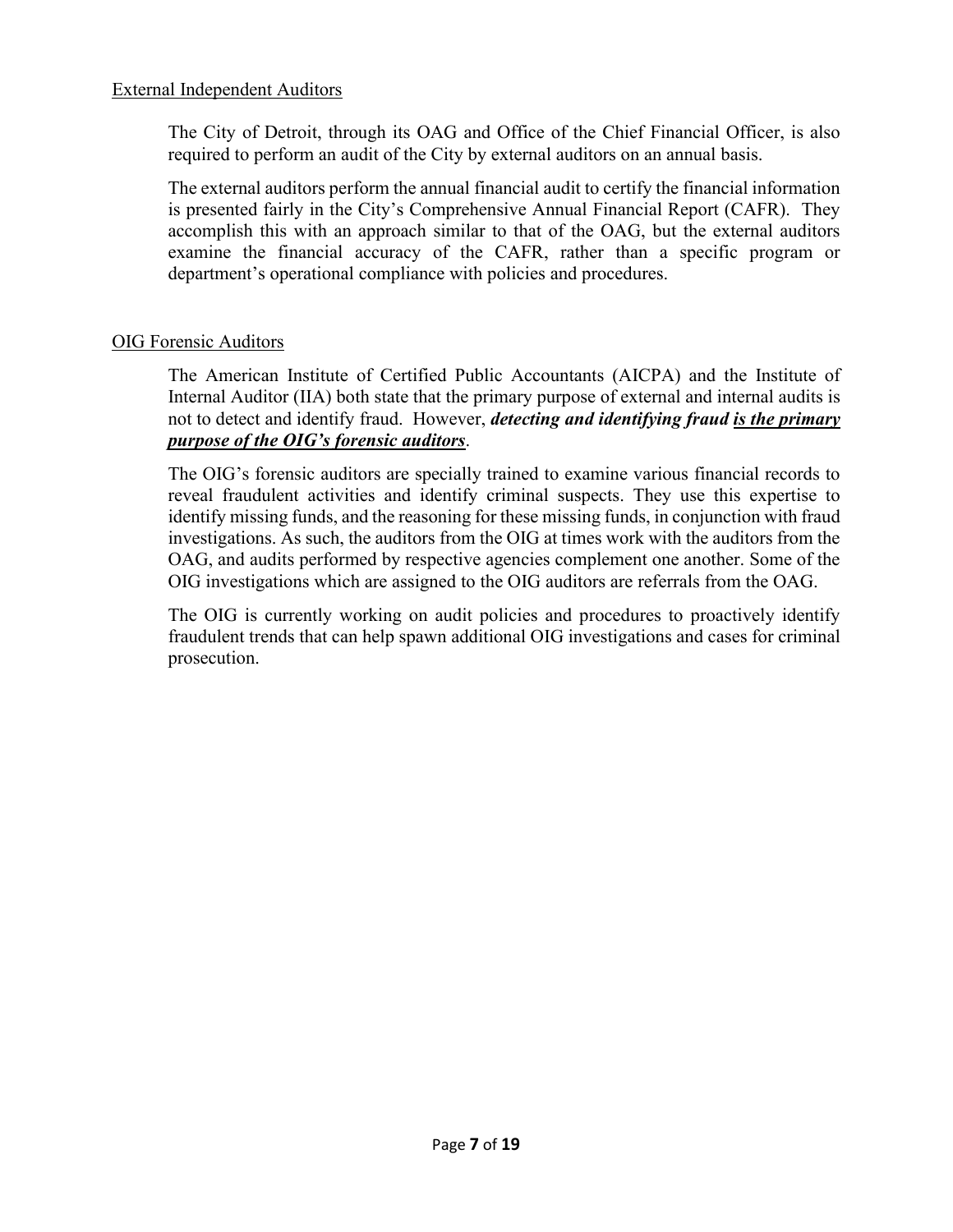# **How OIG Complaints Are Received**

The OIG receives complaints in the following manner:

| Via Internet:                                                                                                                                             | www.detoig.org or www.detroitmi.gov/inspectorgeneral                                               |  |
|-----------------------------------------------------------------------------------------------------------------------------------------------------------|----------------------------------------------------------------------------------------------------|--|
| (The website is on a secure server, which allows individuals to provide information on a<br>secure electronic report form 24 hours a day, 7 days a week.) |                                                                                                    |  |
| Via Telephone Hotline:                                                                                                                                    | 313-964-TIPS or 313-964-8477                                                                       |  |
| Via OIG Telephone Line:                                                                                                                                   | 313-628-2517 or 313-628-2114                                                                       |  |
| <b>Via Facsimile:</b>                                                                                                                                     | 313-628-2793                                                                                       |  |
| Via Mail:                                                                                                                                                 | City of Detroit Office of Inspector General<br>615 Griswold, Suite 1230<br>Detroit, Michigan 48226 |  |
| Via Email:                                                                                                                                                | $oig@{\text{detoig.org}}$ and/or Suggestions @ detoig.org                                          |  |

### **Via Personal Visit to the OIG Office at the above address.**

Some complaints are received via a referral from various City departments and/or agencies. The OIG is proud of the professional relationship it maintains with its fellow public servants.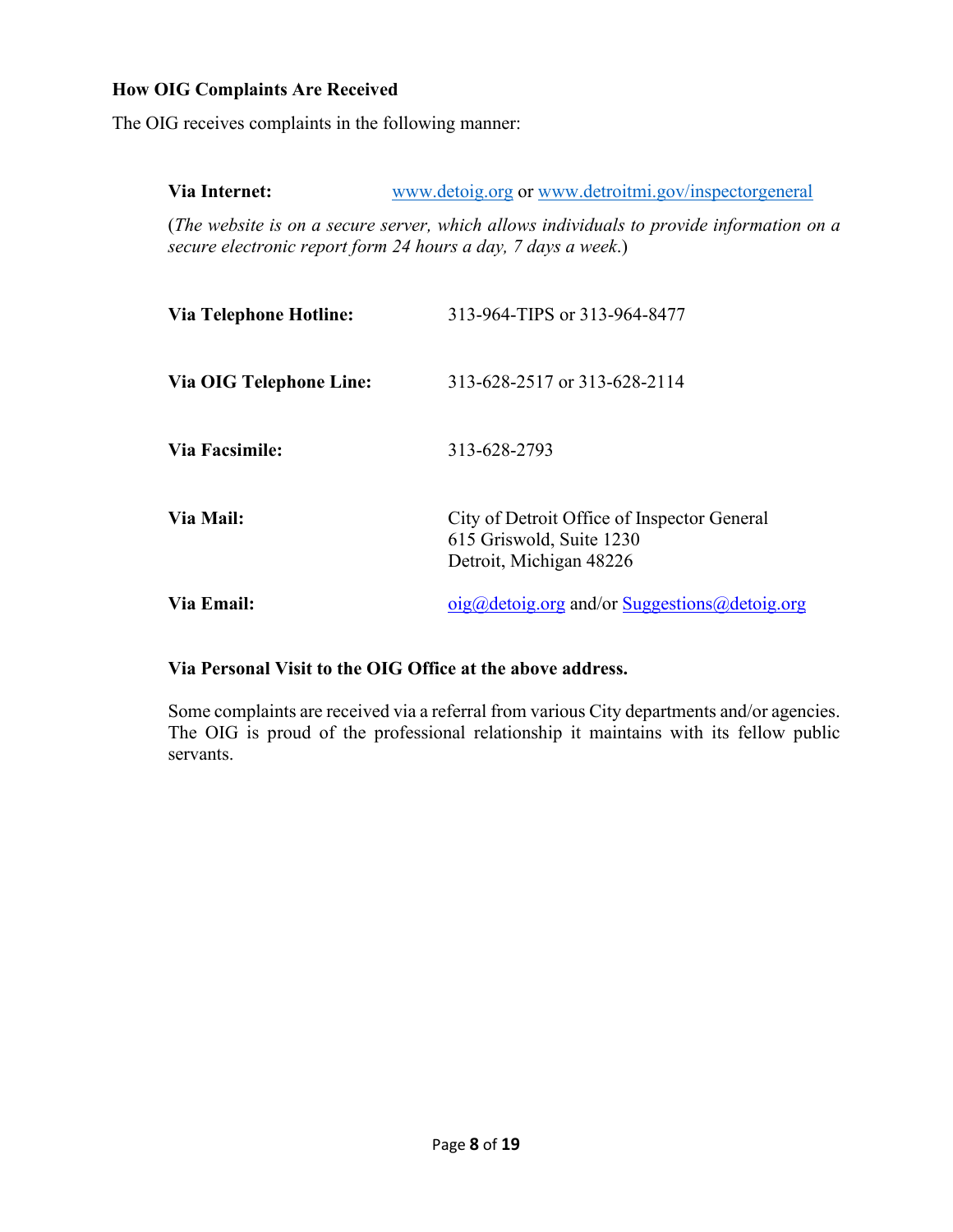#### **How OIG Complaints Are Resolved**

All complaints submitted via the website automatically generate an OIG File with a complaint number. Most complaints, either audio or on paper will result in an OIG File with a complaint number.

Some complaints received over the telephone directly by OIG personnel may result in a referral to another City department or agency, or to another legal entity. For example, the OIG does not handle matters involving private parties, such as identity theft, land-lord tenant dispute, or personal injury. In these cases, the OIG will refer the complainant to the appropriate entity without creating an OIG File.

Based on initial review of the complaint, one or two of the following may occur:

- 1) An investigative file may be opened, and a new file number will be assigned;
- 2) An OIG employee may follow up with the complainant to obtain additional information pertaining to the complaint;
- 3) The OIG will send a letter stating that we have decided not to investigate your complaint or that we have closed your complaint (*sometimes, we are not able to obtain additional information from the complainant which may assist us in determining whether we are able to investigate the allegations made in the complaint*);
- 4) A referral to another department, agency, or legal entity, such as the City's Ombudsman's Office, Detroit Police Department, City of Detroit Buildings, Safety Engineering, and Environmental Department, Wayne County Sheriff or Prosecutor's Office, FBI, Michigan Department of Health and Human Services, or a legal aid office; or
- 5) The OIG will close the complaint without notifying the complainant. This usually occurs when the complainant has not left contact information or if the OIG does not believe it is appropriate to contact the complainant<sup>[1](#page-9-0)</sup>.

Based on the OIG's historical data, the majority of complaints received by the OIG do not result in an investigation. However, all of the complaints are carefully reviewed before the complaint is rejected or referred to another agency.

For example, in the first three quarters of 2018, the OIG received 204 complaints but only initiated 32 investigations. One of the primary reasons we did not initiate investigations into all complaints is a common misunderstanding of the OIG's jurisdiction. People often mistake the OIG as an agency which performs inspection of buildings, or as an agency which enforces the law. Therefore, we typically receive an inordinate number of requests for building inspections. Other common complaints involve parking ticket resolutions, identity theft, and property owner disputes. The OIG attempts to aid each complainant in finding the appropriate entity to resolve their problems. In particular, our administrative support staff works tirelessly to ensure that each complaint is addressed appropriately in a professional manner. Therefore, the initiated investigations-to-complaints ratio should not be confused with the OIG's workload.

<span id="page-9-0"></span><sup>1</sup> For example, on occasion, two complainants with competing interests will file separate complaints with the OIG. If the OIG has a reasonable suspicion that criminal charges may result from a law enforcement investigation, the OIG will not notify either complainant before referring the case and closing it.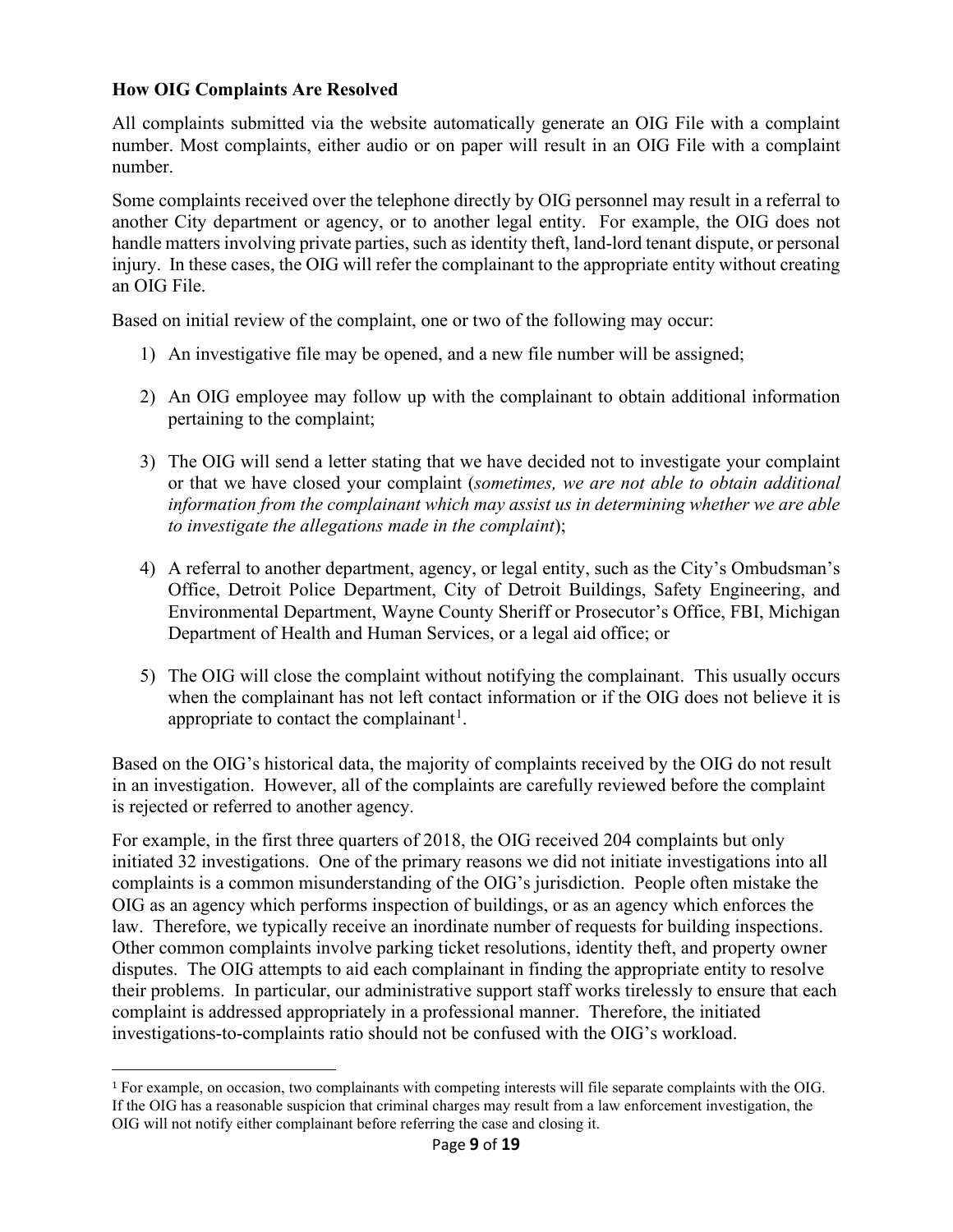## **How OIG Investigations Are Conducted and Resolved**

The OIG may initiate an investigation based on information received in the complaint or on its own initiative.

An investigation is initiated when an Investigative File is opened and an auditor(s) and/or investigator(s) is/are assigned to the file.

An investigation would generally involve one or more of the following:

- 1) Interview of complainant(s) and/or witness(es);
- 2) Acquisition of evidence and/or documents and review of the same; and
- 3) Analyses of the evidence and/or documents reviewed, including forensic audit or review.

An OIG investigation would result in findings by the OIG, which may substantiate the complainant's allegation of waste, abuse, fraud or corruption in the City's operation or personnel or that of its contractors and/or subcontractors.

*In some instances, although the complainant's allegations do not equate to waste, abuse, fraud or corruption, during the investigation of the allegations, the OIG may find other instances of waste, abuse, fraud or corruption. In such instances, the OIG will initiate a separate investigation on its own initiative.* 

#### *Likewise, if the investigation reveals that criminal activity may be involved, pursuant to Section 7.5-308 of the 2012 Charter of the City of Detroit (the Charter), the Inspector General is required to "promptly refer the matter to the appropriate prosecuting authorities."*

The OIG summarizes the findings of the investigation in the OIG's final memorandum/report. All formal/final reports have been and will continue to be published on-line. In addition, from time to time, we exercise our discretion to publish some of our internal memoranda through the City and the OIG's website at:

https://detroitmi.gov/government/office-inspector-general or [www.detoig.org.](http://www.detoig.org/)

However, pursuant to Section 7.5-311(1) of the Charter, "no report or recommendation that criticizes an official act shall be announced until every agency or person affected [by the report or recommendation] is allowed a reasonable opportunity to be heard at a hearing with the aid of counsel." Therefore, when our draft findings are critical, we send a copy of our draft findings, either as a draft memorandum or as a draft report to the affected parties. Thereafter, pursuant to the OIG's Administrative Hearing Rules (Hearing Rules), the parties have 14 days to either provide a written response and/or seek an administrative hearing.

The Inspector General conducts the hearing pursuant to Sections 2-111 and 7.5-311 of the 2012 Charter, and in accordance with the OIG Administrative Rules for Hearings. The purpose of the written response and the administration hearing is to provide the affected parties with an opportunity to point out to the OIG why the findings and the conclusions in the draft memorandum or report contain error(s). In support of their position, the affected parties can submit any new evidence or information, by way of providing additional documents or testimonies of additional witnesses. It is important to note that the OIG's proceedings are administrative and not adversarial in nature. Therefore, submission of additional record or testimony are not governed by the Michigan Rules of Evidence.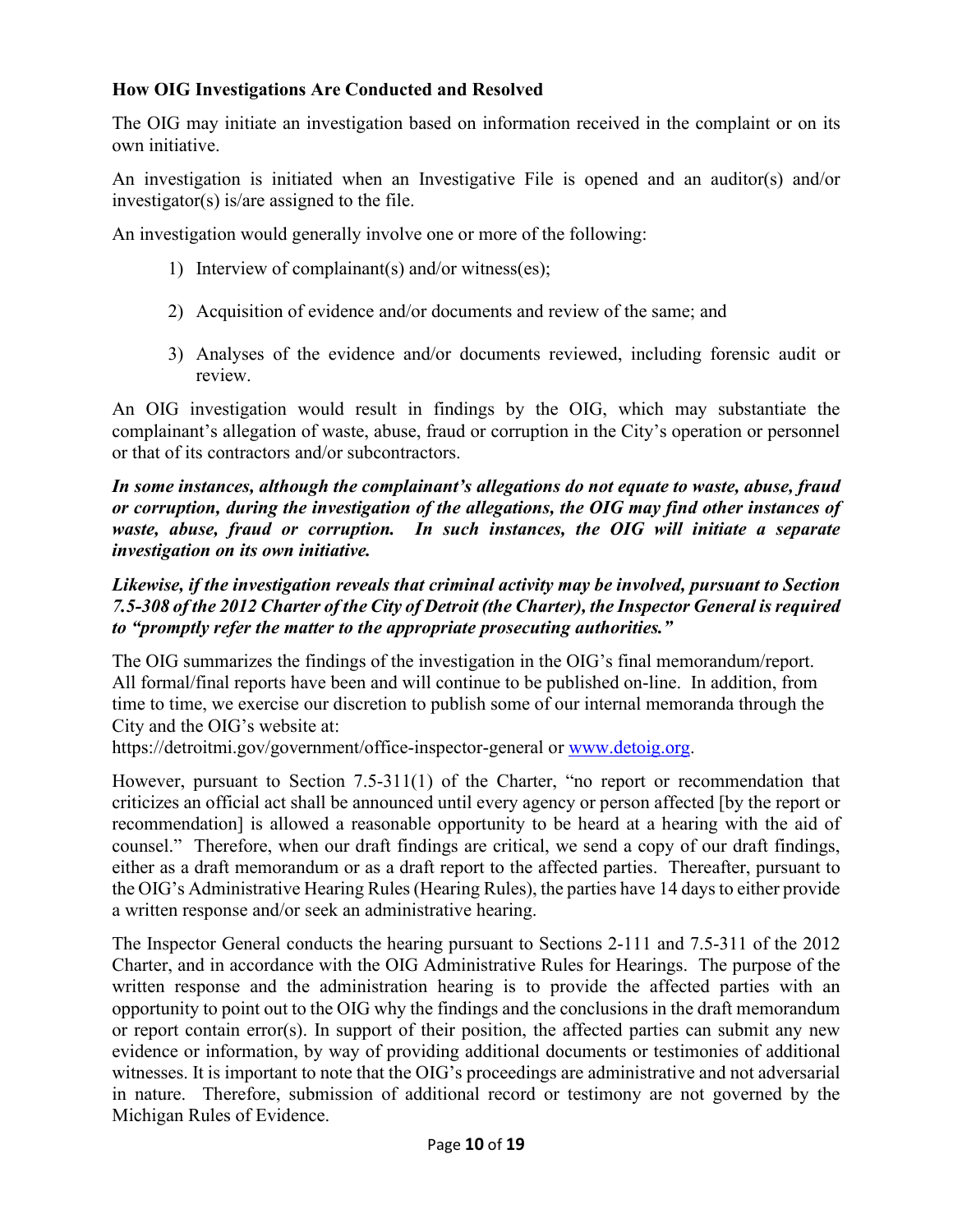Lastly, Section 7.5-311(2) of the Charter requires "after the hearing, if the Inspector General believes it necessary to make a formal report, a copy of any statement made by an agency or person affected shall accompany the report."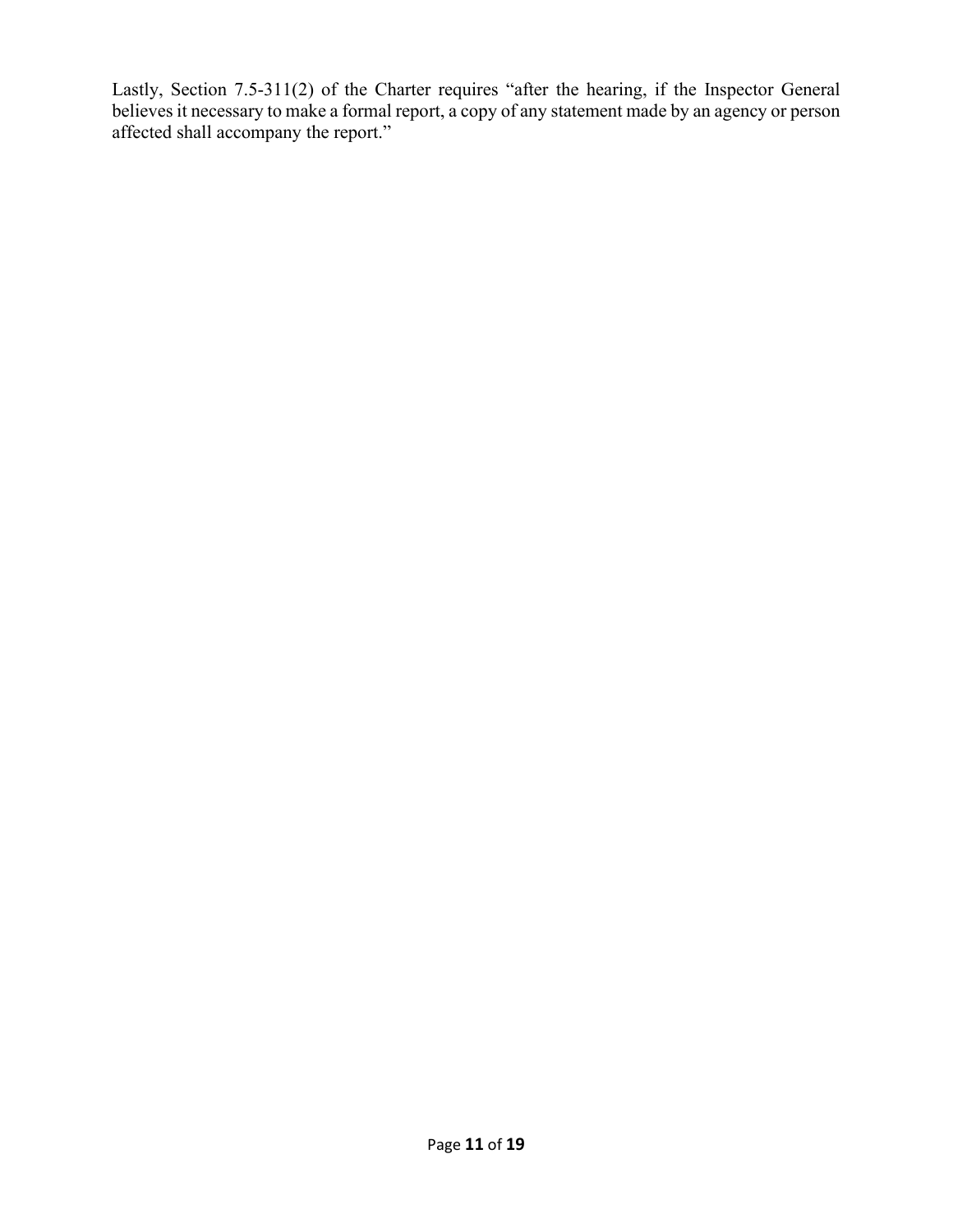## **When Are OIG Investigative Summaries Published?**

The information regarding what we publish may also be found on our website at https://detroitmi.gov/government/office-inspector-general under the FAQ section. The following is a short response to the inquiry the OIG submitted and presented to the Internal Operations Standing Committee of the Detroit City Council.

Section 75-306 (2) of the 2012 Charter of City of Detroit (the Charter) requires the OIG to "issue quarterly reports to the City Council and Mayor concerning results of investigations and audits undertaken by the OIG." It further states "all reports shall be a public record and additionally published electronically on the World Wide Web."

Therefore, *all OIG's quarterly reports and formal/final reports have been and will continue to be published on-line*. In addition, from time to time, we exercise our discretion to publish some of our internal memoranda through the City and the OIG's website at: https://detroitmi.gov/government/office-inspector-general or [www.detoig.org.](http://www.detoig.org/)

The purpose of the formal report is to assist public servants, City agencies, contractors and all other bodies that fall under the jurisdiction of the OIG, as well as the public, in preventing waste, abuse, fraud, or corruption by providing a detailed analysis related to the recommendation made in the formal report.

Generally, after an OIG file manager  $(FM)^2$  $(FM)^2$  completes his/her/their investigation or audit, the FM seeks to close the investigation or initiate an action by submitting a memorandum to the Inspector General (IG), or when necessary, to the Deputy IG (DIG). After the IG or the DIG completes the review of the memorandum, the IG or the DIG must approve the FM's Request To Close (RTC) or Request To Initiate (RTI) action. We typically do not publish our internal memoranda unless we find that the publication of the RTC or the RTI may be of a significant public interest. Here are some of the reasons why we exercise such discretion:

- 1. We want to encourage FMs to be candid and frank with their analyses, interpretations, evaluations, assessments of their findings and recommendations, without any external pressure or influence;
- 2. Some of the allegations or complaints require our Office to seek and confirm certain information that are personal and private to an individual;
- 3. Some of the complaints we receive are politically or personally motivated between individuals that lack merit and cannot be substantiated. However, the allegations by themselves, if published, can be prejudicial or harmful to an individual; and
- 4. Sometimes the allegations by themselves can identify the complainant even if the complainant wished to remain anonymous and, as such, publication of such memorandum could have a negative impact on submitting or filing any future complaint.

In order to maintain the integrity and the efficiency of our Office, we must maintain our independence. Our independence is dependent on our ability to exercise discretionary authority in the operation of the Office without any undue influence, bias or fear of reprisal. As such, we

<span id="page-12-0"></span><sup>&</sup>lt;sup>2</sup> The FM is typically an OIG attorney, investigator, forensic auditor, law clerk or intern or a combination of OIG staff.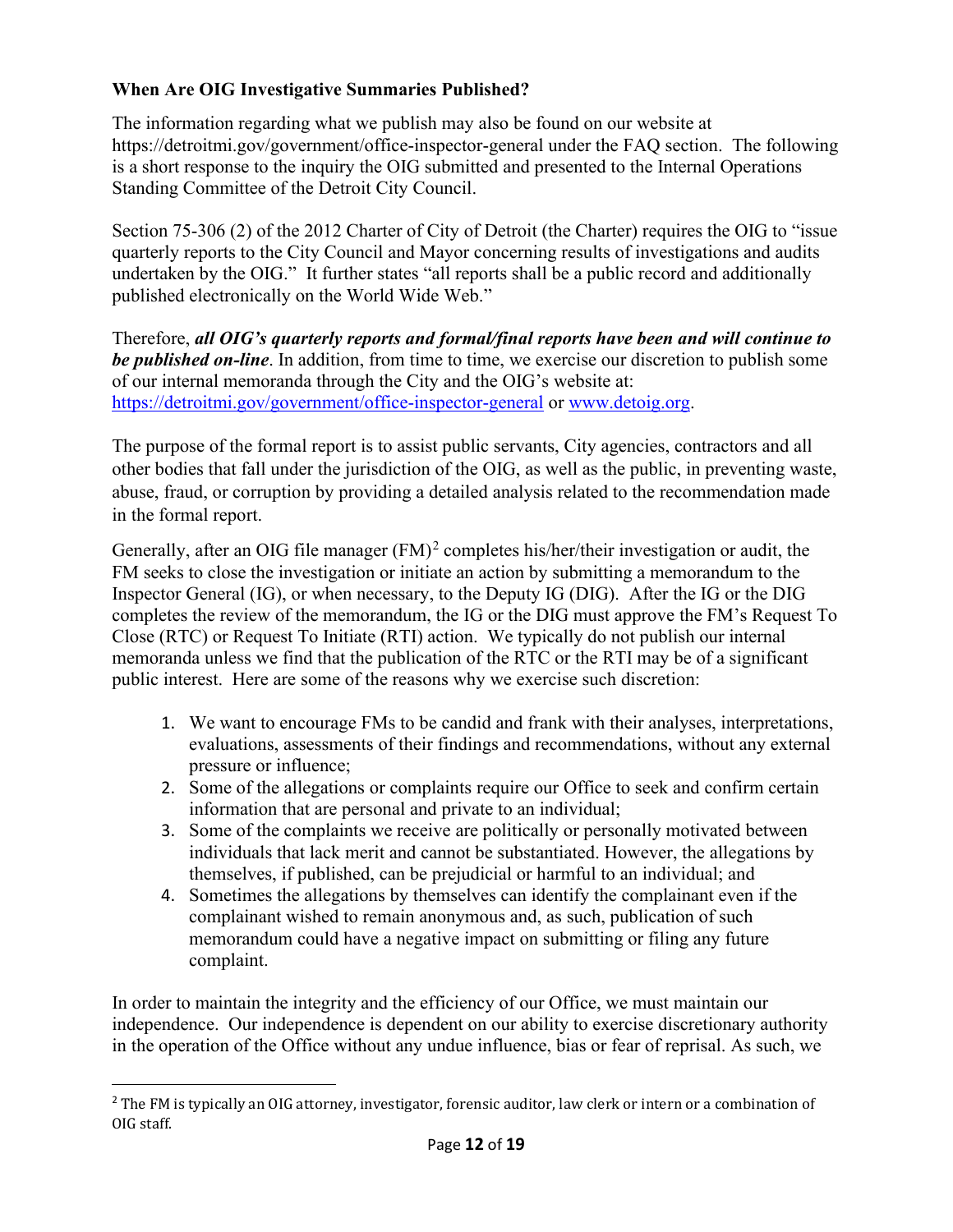remain engaged and committed to the privilege and the opportunity that are provided to us through the Charter.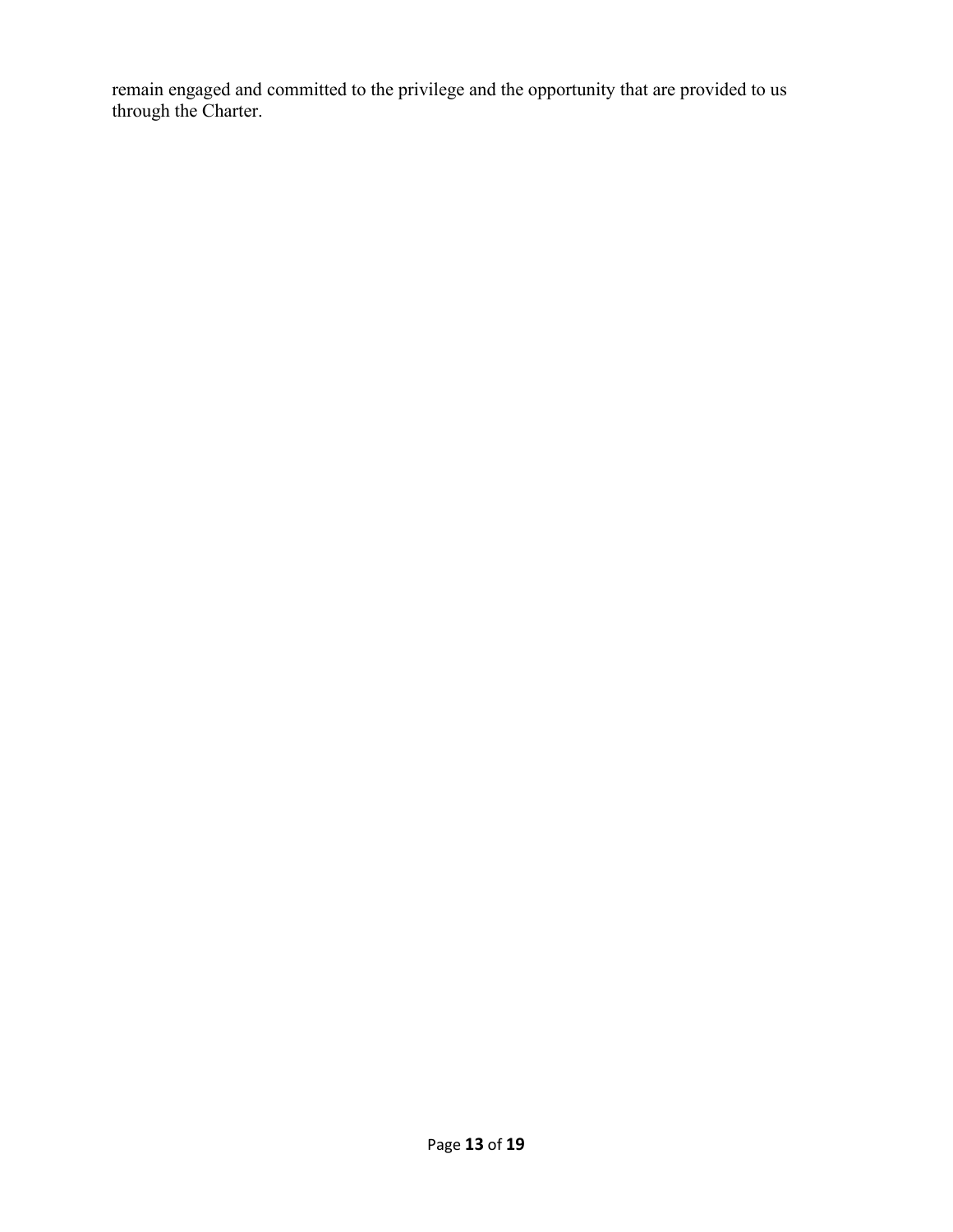# **2022 1st QUARTER OIG STATISTICS**

# **(January 1, 2022-March 31, 2022)**

## **Sources of Complaints Received by the OIG in the 1st Quarter**

| <b>Complaint Source</b>          | <b>Number Received</b> |
|----------------------------------|------------------------|
| Internet (Website)               | 55                     |
| Telephone Hotline                |                        |
| OIG Telephone                    | 49                     |
| Mail                             |                        |
| Personal Visit                   |                        |
| Email                            | 16                     |
| OIG Initiation                   |                        |
| Other-Referral from City Council |                        |
| <b>Total</b>                     | 128                    |

## **Categories of Complaints Received by the OIG in the 1st Quarter**

| <b>Categories of Complaints</b> | <b>Number Received</b> |
|---------------------------------|------------------------|
| Waste                           |                        |
| Abuse                           | 19                     |
| Fraud                           |                        |
| Corruption                      |                        |
| Other                           | 96                     |
| <b>Total</b>                    | 128                    |

# **How Complaints Were Resolved by the OIG in the 1st Quarter**

| Complaints Pending Prior to Quarter    | 4                |
|----------------------------------------|------------------|
| Complaints Received During the Quarter | 128              |
| <b>Total</b>                           | 132              |
| Open investigative files               | 4                |
| Open audit files                       | $\boldsymbol{0}$ |
| Pending                                | 11               |
| Referral                               | 95               |
| Decline investigation (No Action)      | 22               |
| <b>Total</b>                           | 132              |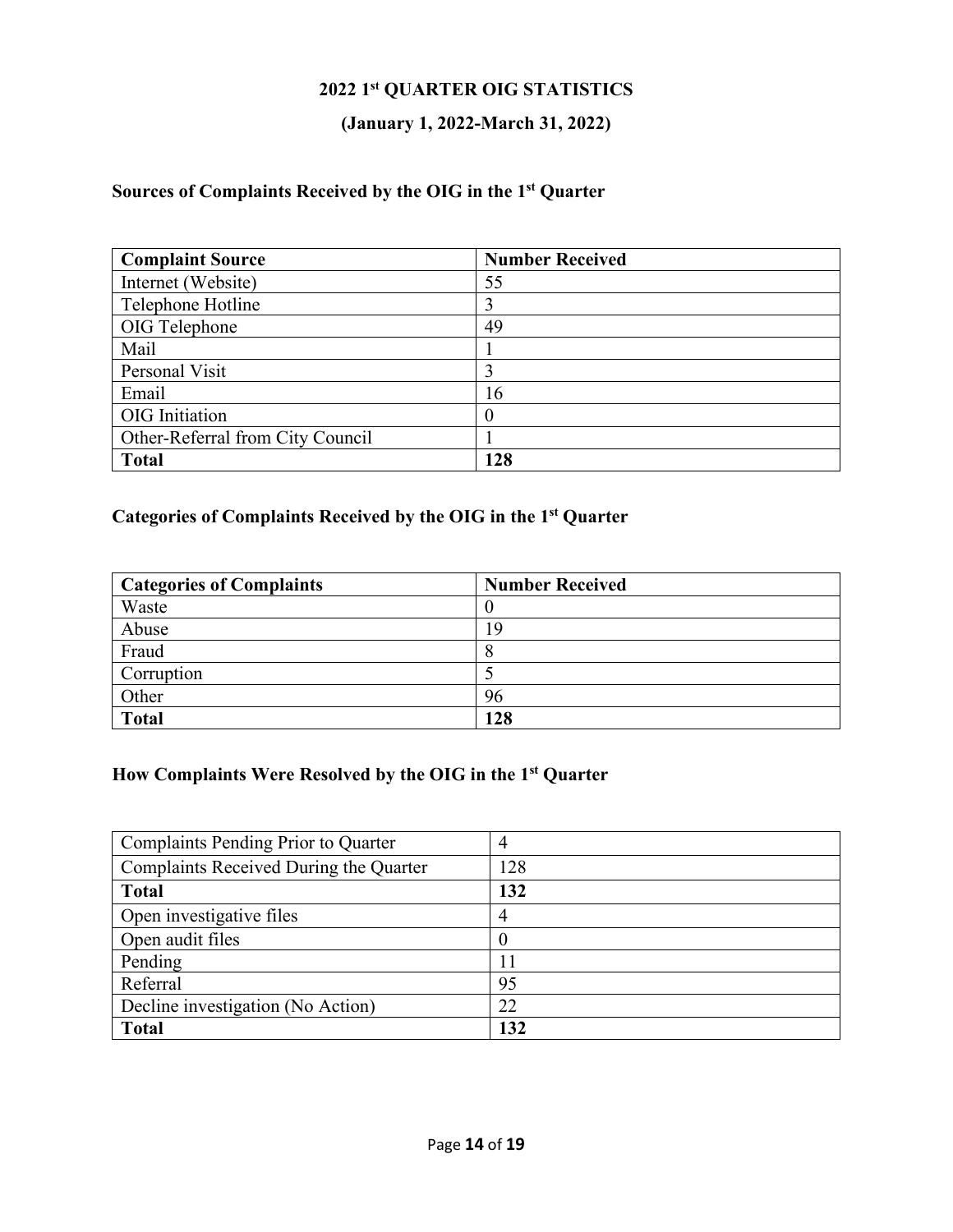# **Categories of OIG Investigations Initiated by the OIG in the 1st Quarter**

| <b>Categories of Investigations</b> | <b>Number Initiated</b> |
|-------------------------------------|-------------------------|
| Waste                               |                         |
| Abuse                               |                         |
| Fraud                               |                         |
| Corruption                          |                         |
| Other                               |                         |

# **Status of OIG Investigations in the 1st Quarter**

| Investigations Pending Prior to the 1 <sup>st</sup> Quarter |                |
|-------------------------------------------------------------|----------------|
| New Investigations Opened in the 1 <sup>st</sup> Quarter    | $\overline{4}$ |
| <b>Total</b>                                                | 17             |
| Prior Investigations Closed During 1 <sup>st</sup> Quarter  |                |
| New Investigations Closed in the 1 <sup>st</sup> Quarter    |                |
| Investigations Pending as of 3/31/2022                      |                |
|                                                             |                |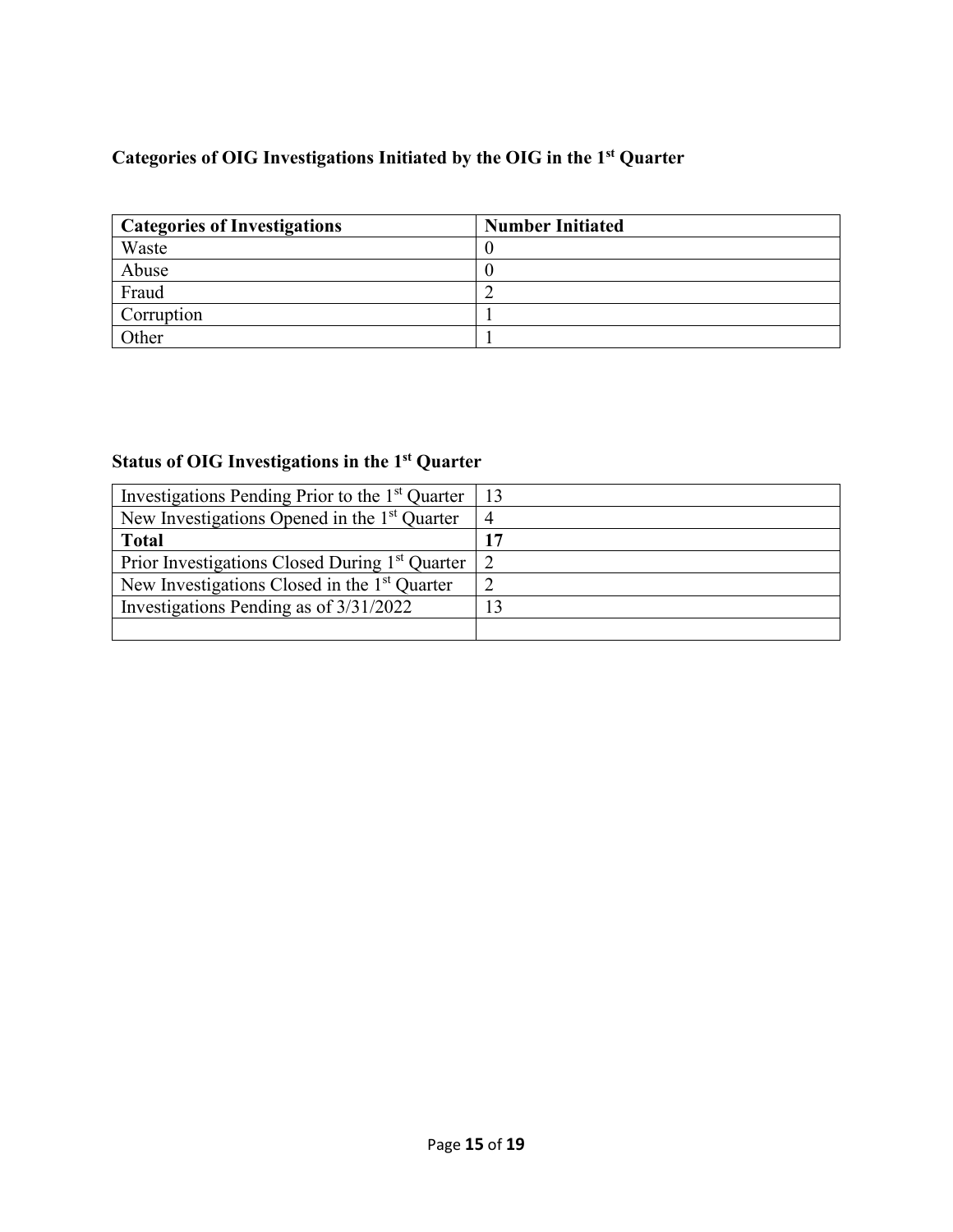## **Short Summary of Investigations Closed in the 1st Quarter of 2022**

The following reflects four investigations the OIG closed in the 1<sup>st</sup> Quarter of 2022 with an accompanying synopsis for each investigation.

## **21-0016-INV**

The OIG received an allegation that the Detroit Police Department (DPD) Human Resource Director abused her authority. The complainant alleged the HR Director abused her authority when she refused the complainant's request to appeal her performance evaluation ratings (PER). The complainant alleged that the HR Director's refusal violated DPD policy. The OIG investigated the complainant's PER appeal request to determine if her appeal request complied with DPD policy. The complainant advised the OIG that the complaint included communications with  $2<sup>nd</sup>$  Deputy Chief Ha, the brother of Inspector General Ha. Immediately, Inspector Ha recused herself from all communications and access to documents related to the complaint. The investigation was reviewed and approved solely by Deputy Inspector General Marable.

The OIG's investigation revealed that the complainant submitted her PER appeal request in accordance with DPD Manual Directive No. 401.1-6.1 to her commanding officer. However, HR never received the complainant's PER appeal request that was emailed by the complainant's commanding officer. Given the amount of time that passed between the complainant filed an appeal and when the OIG received a complaint, the OIG was not able to determine why HR did not receive the complaint. The HR Director's decision to deny the complainant's request for a PER appeal was based on HR's research that found no records of ever receiving the complainant's appeal request.

The OIG's investigation concluded that the HR Director did not abuse her authority as it relates to the complainant's allegations because she was not aware of the complainant's appeal request. However, the OIG concluded that the complainant submitted her PER appeal request in compliance with DPD policy. Therefore, in accordance with DPD Manual Directive No. 401.1- 6.2 the OIG concluded that the complainant is entitled to a PER appeal hearing.

The OIG recommended that DPD revise its policies to mandate a set time that HR must hold an appeal hearing. Also, HR must notify the person that their appeal request was received by HR within a specified time after receiving it.

#### **21-0018-INV**

The OIG received a complaint that alleged a Detroit Fire Department (DFD) employee abused their authority while serving in a leadership position of the Fire Fighters Association. It was also alleged that the employee violated the Detroit Fire Fighters Association Collective Bargaining Agreement (CBA) by working as a firefighter and having outside employment. The OIG was unable to substantiate the allegation that the DFD employee abused their authority. However, the OIG found that the employee violated the CBA and a City of Detroit Human Resource Directive by not disclosing outside employment. The OIG recommended that DFD management take any action required by the CBA and City of Detroit Corrective Disciplinary Action Guidelines & Attendance Policy. The OIG also recommended that DFD management provide training for all DFD employees on the City of Detroit's Outside Employment Policy.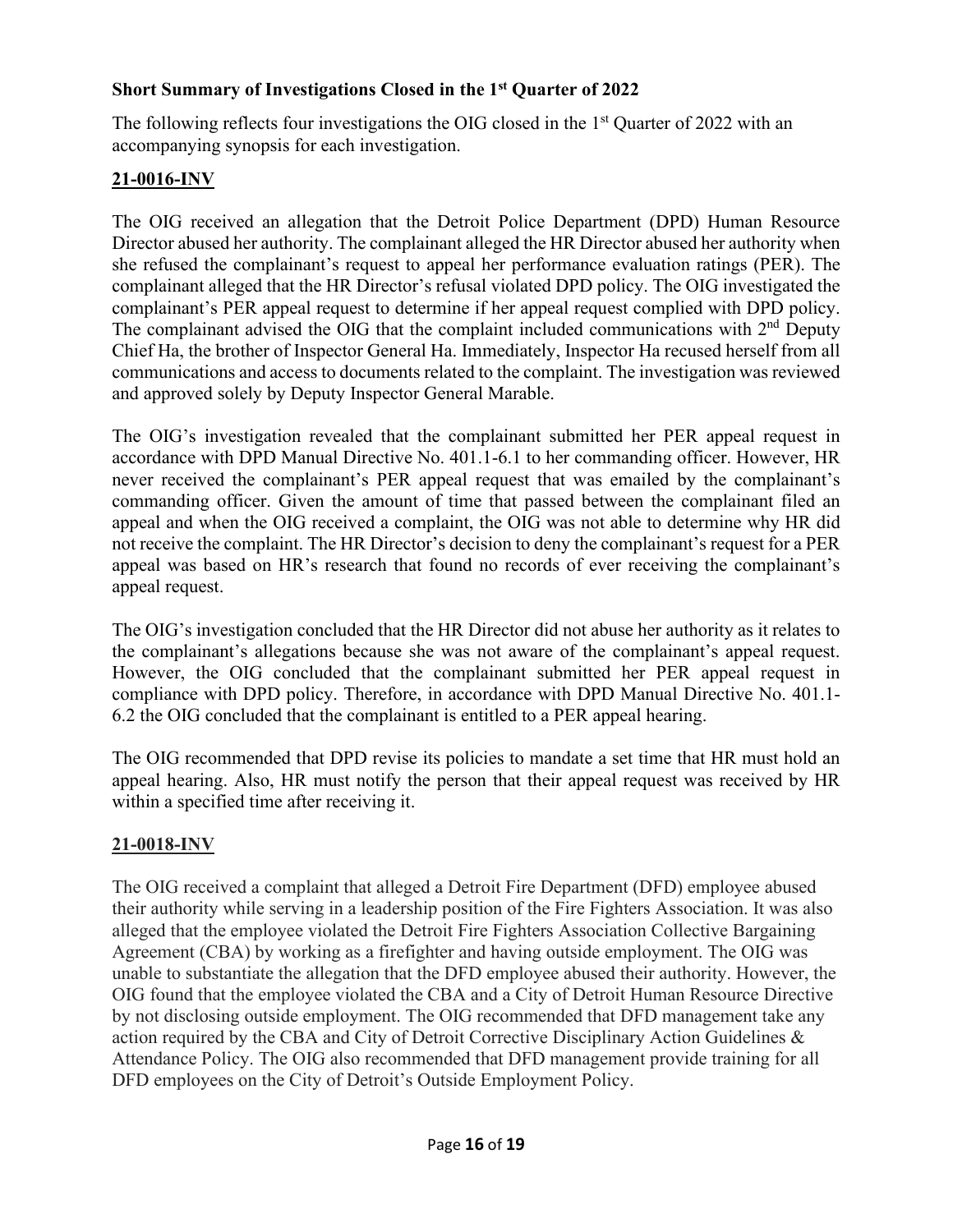# **22-0001-INV**

The OIG received a complaint from the Detroit Deputy City Clerk of an unauthorized sale of a City of Detroit (City) computer. The complaint alleged a staff member, who was assigned to the City of Detroit Department of Elections (DOE), was responsible for the unauthorized sale.

The City Charter requires the OIG to refer criminal matters. Section 7.5-308 of the 2012 Charter of City of Detroit states that "[i]f the Inspector General has probable cause to believe that any Public Servant or any person doing or seeking to do business with the City has committed or is committing an illegal act, then he or she shall promptly refer the matter to the appropriate prosecuting authorities." Due to the criminality of the allegation, the OIG referred the complaint to the City of Detroit Police Department Office of Internal Affairs (IA).

IA's investigation found that the DOE failed to properly complete an itemized inventory of the laptop computers. As such, IA could not cross-reference laptop computers in stock versus the allegedly stolen computer. IA also found that its inability to interview the DOE staff member, who was a key witness, prevented further investigation. Based on these findings, IA administratively closed its investigation.

After learning that IA closed its investigation and that the staff member resigned from DOE, the OIG decided to review the matter for any systemic issues that may have resulted in fraud, waste, or abuse. In that regard, the OIG concurred with IA's conclusion that the DOE did not have adequate security measures and controls in place to ensure the proper inventory and security of the laptop computers issued to the DOE. Unfortunately, this lack of adequate controls made it difficult to determine whether the staff member was indeed responsible for the unauthorized sale of a City computer. Therefore, the OIG was not able to substantiate the allegation.

The OIG concluded that DOE's lack of computer inventory controls increases the risk of equipment that is missing or otherwise unaccounted for in the future. Therefore, the OIG recommended that, absent any restrictions on grant funding, the Department of Innovation & Technology (DoIT) should be involved with the purchase of all computer devices purchased by City departments, including the DOE. The DOE should also develop its own tracking system for all computers assigned to the DOE and cross-reference its list with DoIT's inventory list for any inconsistency. This practice will allow DoIT to assign identification numbers, user IDs and passwords to the computer devices as provided by the City's Workstation Usage Policy. Further, this practice will allow for the adequate tracking of the computer devices, as well as protect against unintended disclosure of any private or confidential information saved or stored in the computer.

In addition, the OIG recommended that the DOE develop a policy or practice for its employees and poll workers during elections to complete the electronic forms or affidavits to sign-out each computer device used within and outside the DOE. These forms should be accessible by administrative and supervisory DOE staff members instead of just one individual. This practice will also allow for the adequate tracking of the computer devices.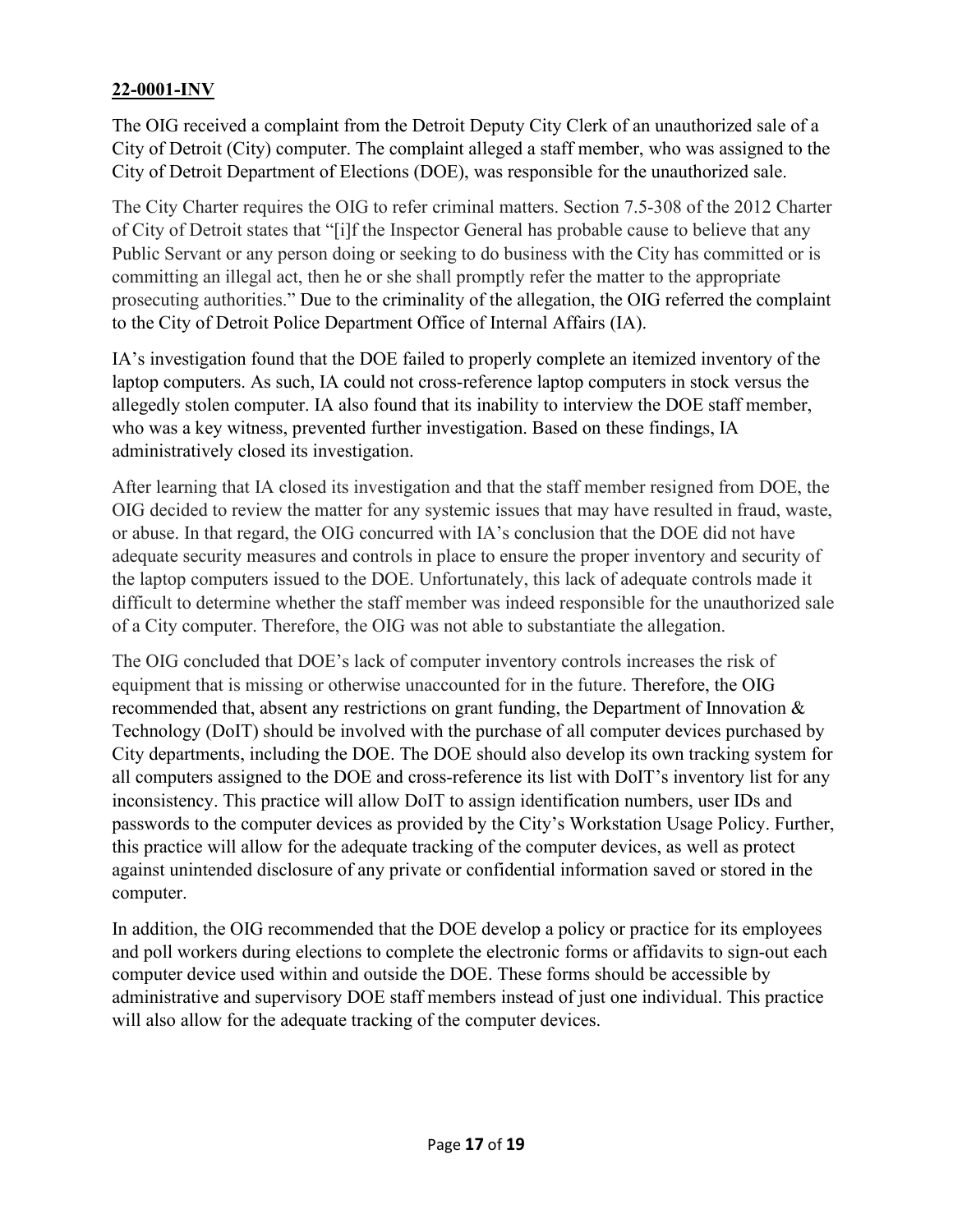### **22-0002-INV**

The OIG received an anonymous complaint regarding L.I.J.B.S. Towing and Transport (LIJBS). The complainant alleged the following:

1. LIJBS engaged in the potential bribery of a former Detroit Police Department (DPD) officer now convicted of extortion.

2. LIJBS' owner "presented testimony which was almost entirely false" to the Board of Zoning Appeals (BZA) regarding Case No. 74-21.

3. LIJBS made false representations on its response to RFP No. 21PC181588.

The OIG did not investigate the bribery allegation due to restriction in the City of Detroit Charter. Section 7.5-308 of the 2012 Charter of City of Detroit states that "[i]f the Inspector General has probable cause to believe that any Public Servant or any person doing or seeking to do business with the City has committed or is committing an illegal act, then he or she shall promptly refer the matter to the appropriate prosecuting authorities." During the trial of the DPD officer held in 2019, a witness stated that he believed LIJBS was paying officers for tows. Given that the statement was made in court, it is evident that prosecuting authorities are aware of the allegation so a referral from the Inspector General is not warranted in this instance. The OIG was not able to substantiate the allegation that the owner of LIJBS presented false testimony to the BZA. The OIG found no evidence to dispute the claim made by the owner that the vehicles were improperly stored on the unpermitted lot due to the flood emergency. Further, it is at the discretion of the BZA board members to make decisions based on the totality of the circumstances. There is no indication that the Board improperly relied on the information presented or that the information provided by the owner was false.

The OIG found that the bid response inaccurately stated that LIJBS can store 1,000 vehicles. However, an interview with the owner of LIJBS led the OIG to conclude the error was not intentional. Furthermore, the storage yard size was not a deciding factor in LIJBS being awarded the contract. Therefore, the OIG concluded the inaccurate statement was not material and did not take any further action.